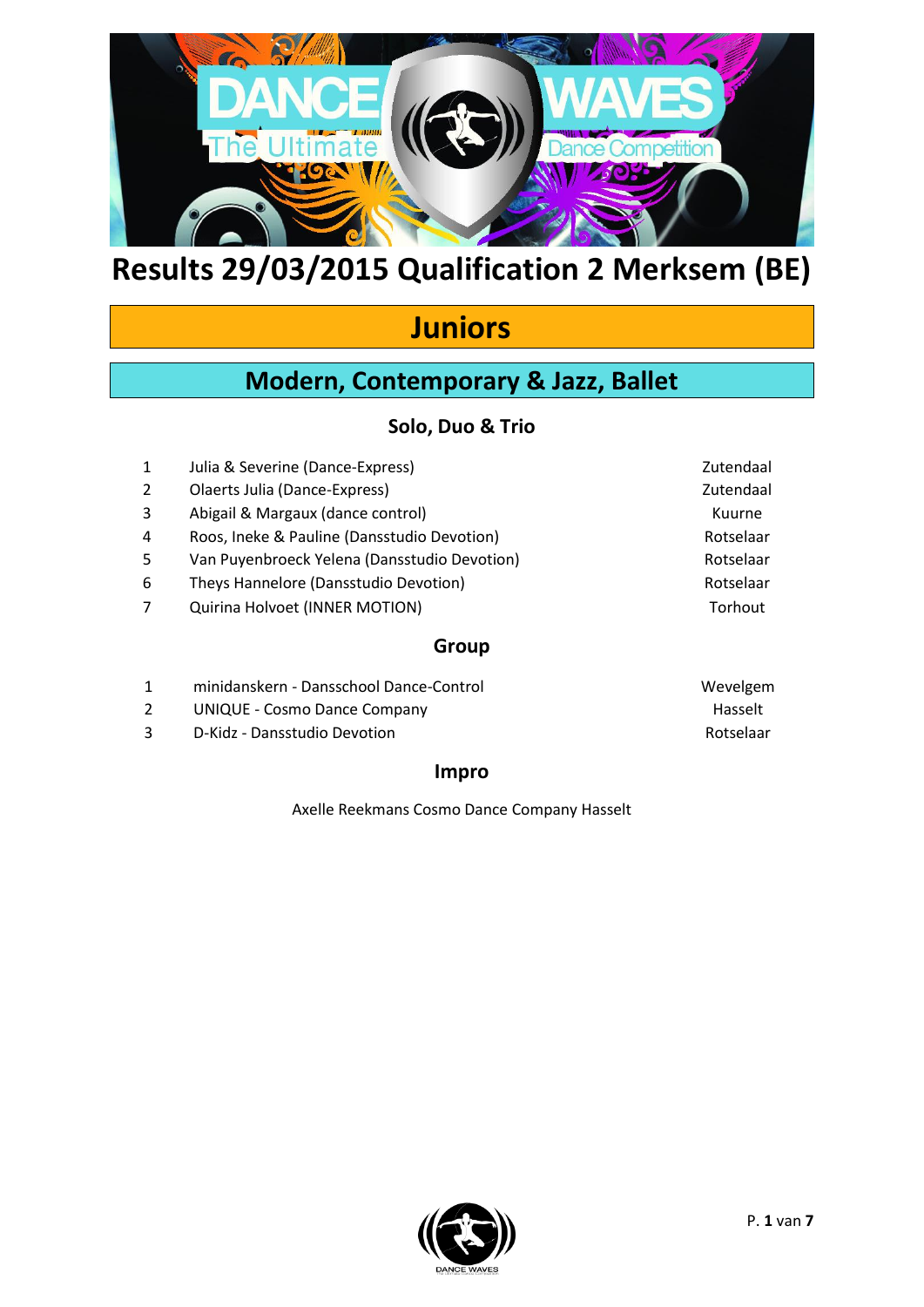

# **Juniors**

## **Urban**

### **Solo & Duo**

| 1     | Charlotte Meynendonckx (JayBeeS Dancers) | Turnhout   |
|-------|------------------------------------------|------------|
| 2     | <b>Axelle Reekmans</b>                   | Hasselt    |
| 3     | Marie-Lore & Alixe                       | Diepenbeek |
| 4     | Kato & Merel (The All-StarZ)             | Hasselt    |
| 5     | Lisa & Anne (Dansschool Fuse)            | Breda      |
| 6     | Tov & Laure                              | Zonhoven   |
| Group |                                          |            |

|   | fresh elements - Urban dance skool            | Maasmechelen |
|---|-----------------------------------------------|--------------|
| 2 | UNIQUE - Cosmo Dance Company                  | Hasselt      |
| 3 | MADE2MOVE kids                                | Wetteren     |
| 4 | Mini-kids - Koninklijk Volharding Meerhout    | Meerhout     |
| 5 | Salt & Pepper (junior-crew) - Dansschool Fuse | Breda        |

### **Impro**

Quintin Beurkens Urban dance skool Maasmechelen

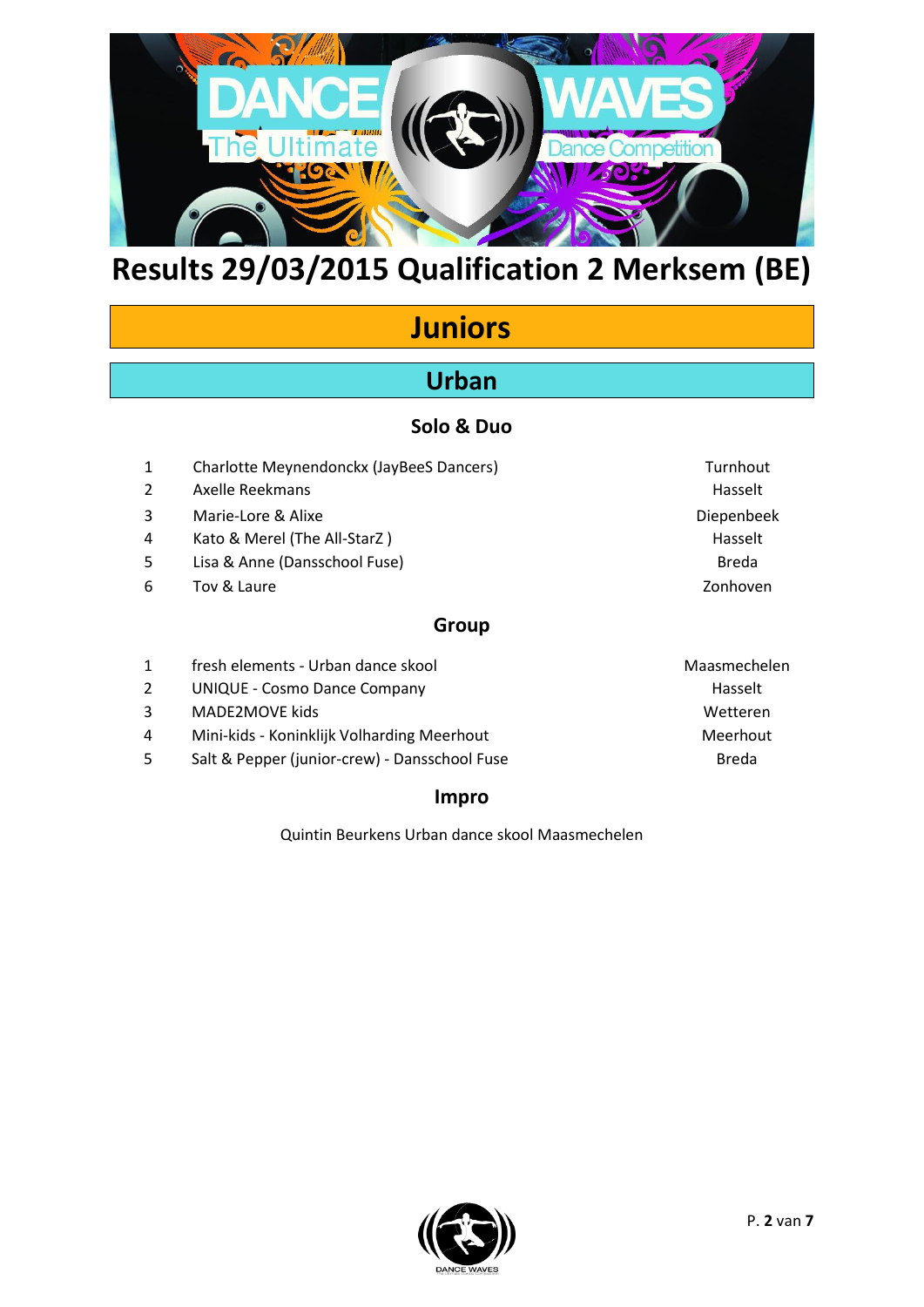

## **Teens**

## **Modern, Contemporary & Jazz, Ballet**

### **Solo & Duo**

1 Fien Quaghebeur (Dance-Control) Lendelede 2 Nore Van de Putte (Dance-express) and a series of the Catalogue of Zutendaal 3 Kayleigh & Steffi (JayBeeS) Superintendent Controller and Turnhout 4 Yana Beckers (Dance-express) Zutendaal 5 Yana & Emilie (Dance-express) **Security** 2016 12:30 Yana & Emilie (Dance-express) 6 Julie Schreurs (Dance-express) Zutendaal 7 Emilie Cruysberghs (Dance-express) and the control of the Crustendaal 8 Lise Lambrechts (Dansstudio Devotion) and a metal control of the Rotselaar 9 Jolien Gentens (Dansstudio Devotion) and a member of the Rotselaar 10 Helena Vangoidsenhoven (Dansstudio Devotion) Scherpenheuvel 11 Jolien Dusart (Dansstudio Devotion) Scherpenheuvel **Group** 1 Aira Mini's - Danscentrum Aike Raes **Here** Heverlee 2 Junior compagny Dansarte - dansschool Dance-Control Wevelgem 3 Arlekino Jazz Teens - dansstudio Arlekino Antwerpen 4 Dancelot **Gentbrugge** 5 Techniek selectie - dansschool Dance-Control Wevelgem 6 Demo Spirit Schilde and Schilde and Schilde and Schilde and Schilde and Schilde 7 DYNAMIC - Dance-Express Zutendaal 8 Mini dynamite - X-plosiondance **Overige Containers** Overijse 9 D-Vibes - Dansstudio Devotion Rotselaar Rotselaar

### **Impro**

Inda Frey dansschool Dance-Control Wevelgem

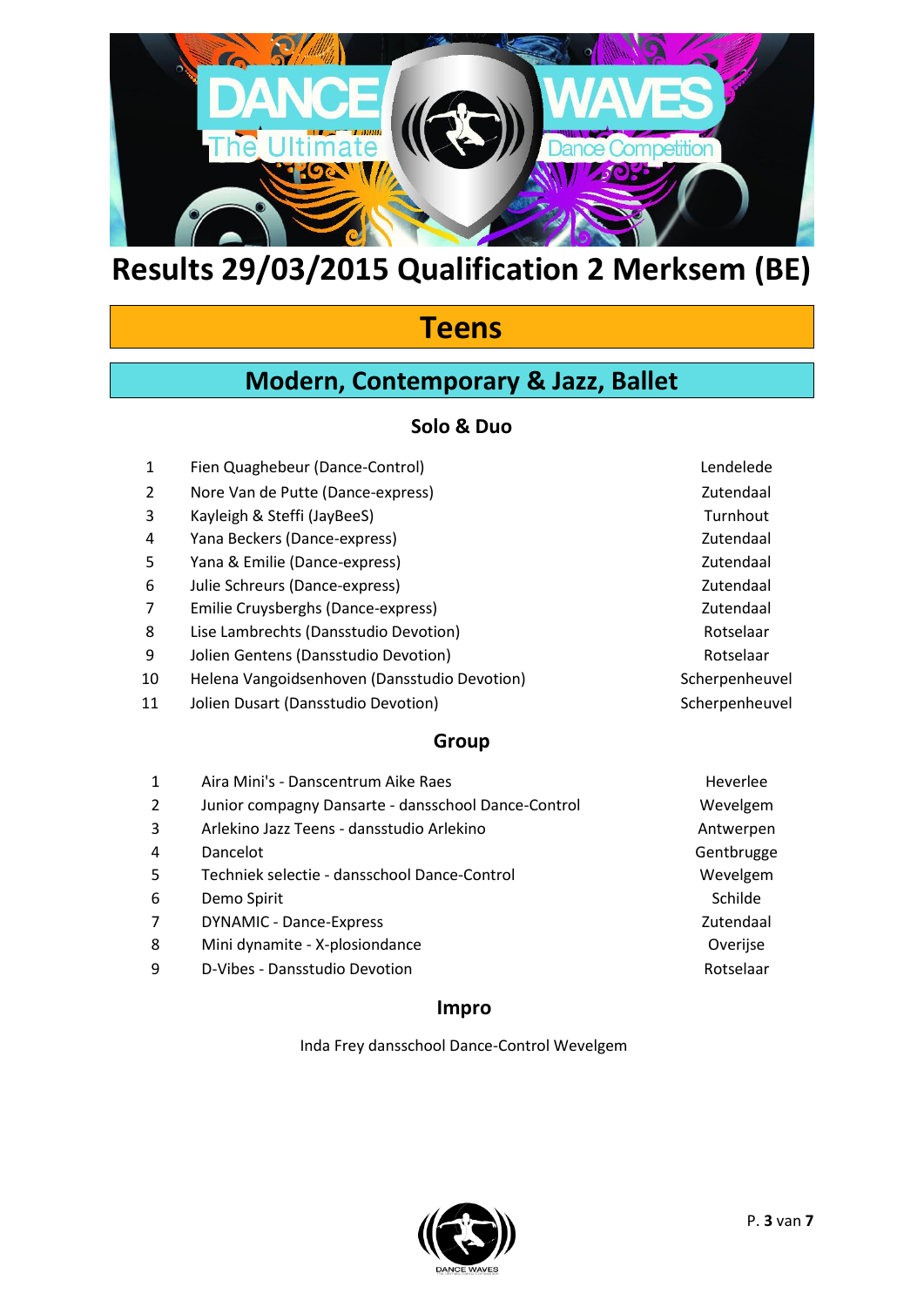

## **Teens**

## **Urban**

### **Solo, Duo & Trio**

| $\mathbf{1}$ | Tuchilla, Zoe & Naomi (The All-StarZ)                 | Hasselt  |
|--------------|-------------------------------------------------------|----------|
| 2            | Kayleigh Debie (Danscenter JayBeeS)                   | Turnhout |
| 3            | Zina & Jade (Dance 'n Beatz * DNB (De Parel Aalst))   | Haaltert |
| 4            | Olivia Daenen                                         | Hasselt  |
| 5            | Silke & Femke (Dance 'n Beatz * DNB (De Parel Aalst)) | Haaltert |
| 6            | Silke De Cock (Dance 'n Beatz * DNB (De Parel Aalst)) | Haaltert |
| 7            | Zina Heymans (Dance 'n Beatz * DNB (De Parel Aalst))  | Haaltert |
| 8            | Fien & Maite                                          | Hasselt  |
|              |                                                       |          |

### **Group**

| $\mathbf{1}$ | Lill'K!llahz - Dansschool K!dans           | Mechelen     |
|--------------|--------------------------------------------|--------------|
| 2            | MADE2MOVE junior                           | Wetteren     |
| 3            | dance explosion - Urban dance skool        | Maasmechelen |
| 4            | Insane dance team - New-Gym                | Zolder       |
| 5            | Dansstudio Ijvi Hagelstein                 | Schelle      |
| 6            | Dance 'n Beatz * DNB - De Parel Aalst      | Haaltert     |
| 7            | Beloftes - Koninklijk Volharding Meerhout  | Meerhout     |
| 8            | Mini-streetcrew - dansschool Dance-Control | Kuurne       |
|              |                                            |              |

#### **Impro**

Fleur De Poorter MADE2MOVE junior Wetteren

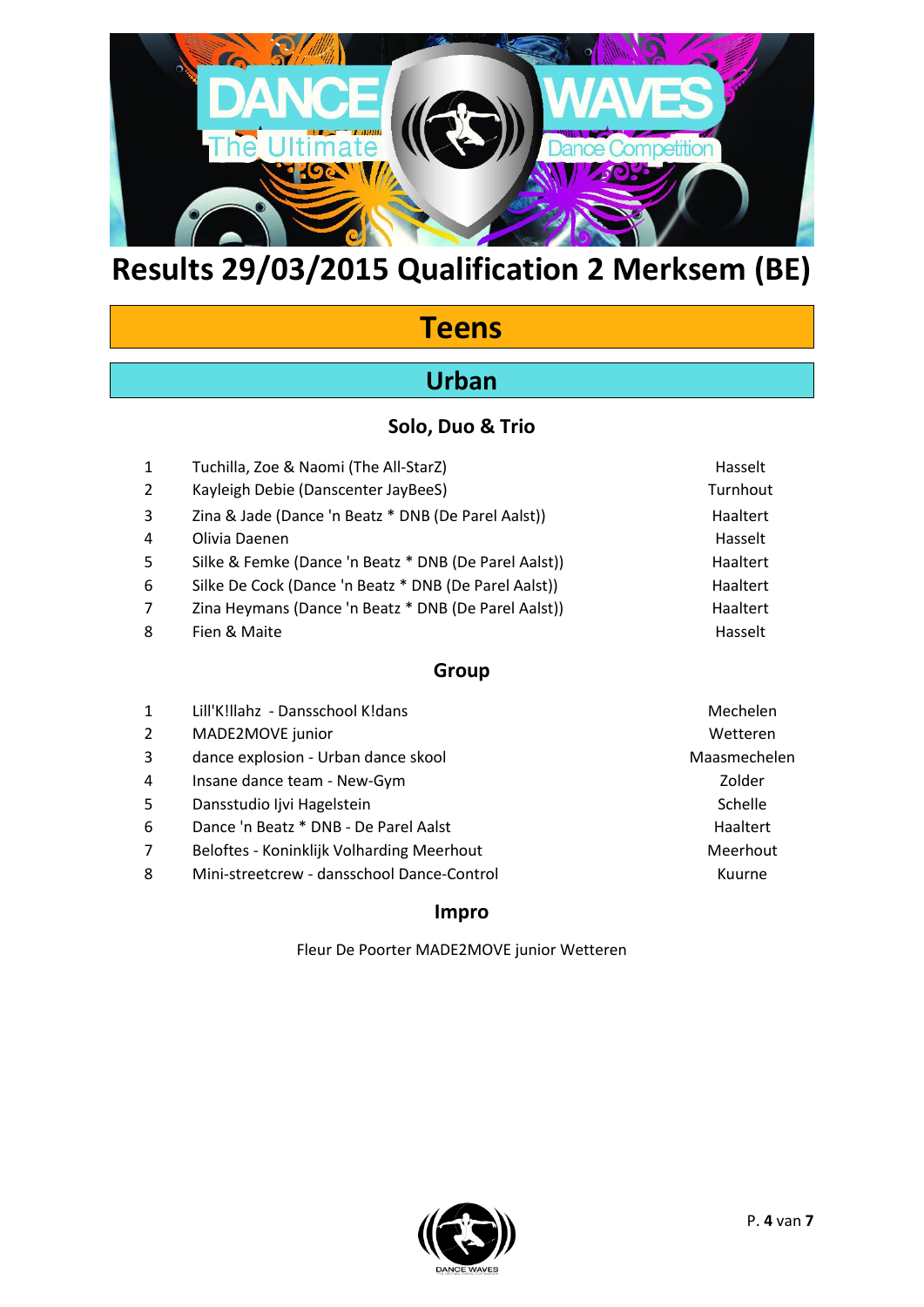

## **Seniors**

### **Modern, Contemporary & Jazz**

#### **Solo**

- 1 Jasmin Van Aken Beveren beweren besteht is a state beveren beveren beveren beveren beveren beveren besteht i
- 2 Steffi Maggen (Danscenter JayBeeS) Turnhout
- 3 Sofie Vanhooydonck (Estrada) Zoersel
- 4 legrand shauni De Panne

#### **Group**

- 1 pirouette team modern and the set of the set of the Wevelgem
- 2 Kick-iT-company Heist-op-den-Berg
- 3 pirouette team hedendaags Wevelgem
- 4 pirouette team jazz Wevelgem
- 
- 6 Cie Bailili Dancelot Gentbrugge

#### **Impro**

Demi Van Eck Dancelot Gentbrugge

5 Passion Oosterhout

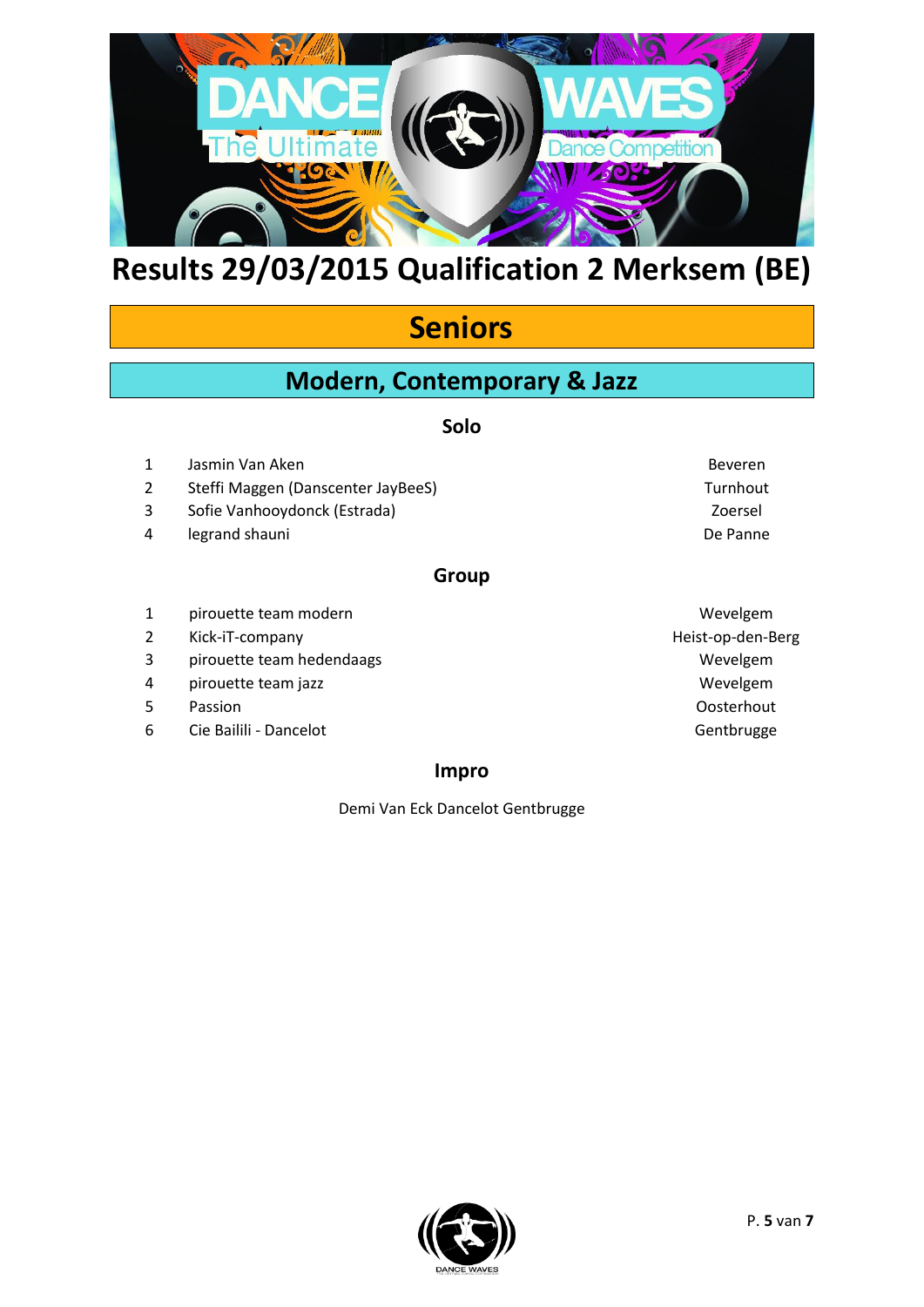

# **Seniors**

## **Urban**

### **Solo, Duo & Trio**

| 1 | Nour & Zohra (all-starZ)                                   | Wellen |
|---|------------------------------------------------------------|--------|
| 2 | Deborah, Gioia & Morena                                    | Genk   |
| 3 | Charlotte Joos (Show Off Dance Crew * SODC (De Parel))     | Aalst  |
| 4 | Noémie Verhofstadt (Show Off Dance Crew * SODC (De Parel)) | Aalst  |

### **Group**

| 1              | Infinity - Dansschool K!dans          | Mechelen |
|----------------|---------------------------------------|----------|
| $\overline{2}$ | Show Off Dance Crew * SODC - De Parel | Aalst    |
| 3              | Funky Fresh - Jam Dance Centrum       | Gent     |
| 4              | pirouette team hip hop                | Wevelgem |
| 5              | The Mini Sneakerz - jaybees           | Turnhout |
| 6              | Dansstudio Ijvi Hagelstein            | Schelle  |
| 7              | Young Resurrection - jaybees          | Turnhout |
| 8              | pirouette team funk                   | Wevelgem |
| 9              | J+ dance crew                         | Gent     |
|                |                                       |          |

### **Impro**

Kayleigh Debie jaybees Turnhout